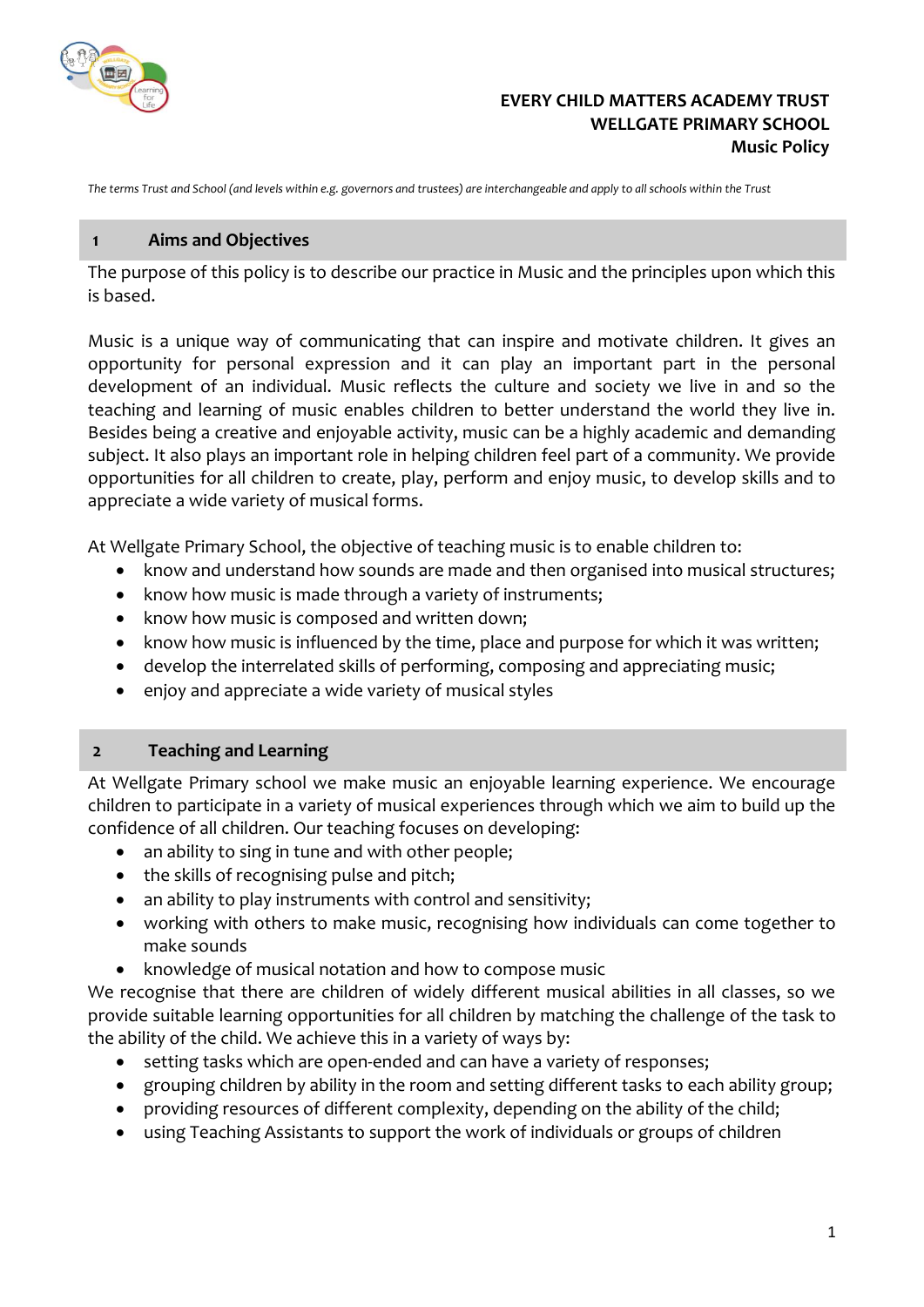

# **3 Equal opportunities**

All pupils will have equal access to the music curriculum. Staff will be encouraged to ensure no gender bias by providing equal access for boys and girls, and also for pupils of different social backgrounds and ethnic groups.

Pupils are encouraged to share their experiences and culture with others in order to enhance the quality of learning. This will be achieved by pupils experiencing music from:

- Different times and cultures
- Different composers past and present
- Different performers past and present

## **4 Additional music teaching**

Lessons that are currently taking place are brass, guitar, drums, keyboard, woodwind and cello and an after school recorder club. We have a school choir who meet weekly through the autumn term and participate in a range of events.

## **5 Music curriculum planning**

Music throughout the school is mainly taught from Music Express, a scheme published by A&C Black, which supports the new National Curriculum. There are opportunities for children of all abilities to develop their skills and knowledge in each teaching unit. The planned progression built into the scheme of work means that the children are increasingly challenged as they move through the school. The detailed medium term plans give details of each unit of work for each half term.

Starting from September 2017, the Jolly Music Teaching Programme was introduced in Foundation Stage. This new programme is intended to replace the Music Express programme and will be rolled out to subsequent year groups annually. This will be delivered in Year One starting September 2018.

## **6 Early Years Foundation Stage**

We teach music in our Foundation Stage as an integral part of the topic work covered during the year. We relate the musical aspects to the objective set out in the Early Learning Goals, which underpin the planning for children aged three to five. In the EYFS, music contributes to a child's personal, social and emotional development, counting songs foster a child's mathematical ability and songs from different cultures increase a child's knowledge and understanding of the world.

## **7 The contribution of music to teaching in other curriculum areas include;**

## **English**

Music contributes significantly to the teaching of English in our school by actively promoting the skills of reading, writing, speaking and listening. Children develop their language skills through singing songs with attention to diction, meaning, rhythm and rhyme. Music is also used to stimulate discussion or creative writing. Through working with others in a musical setting, children develop their ability to communicate ideas effectively.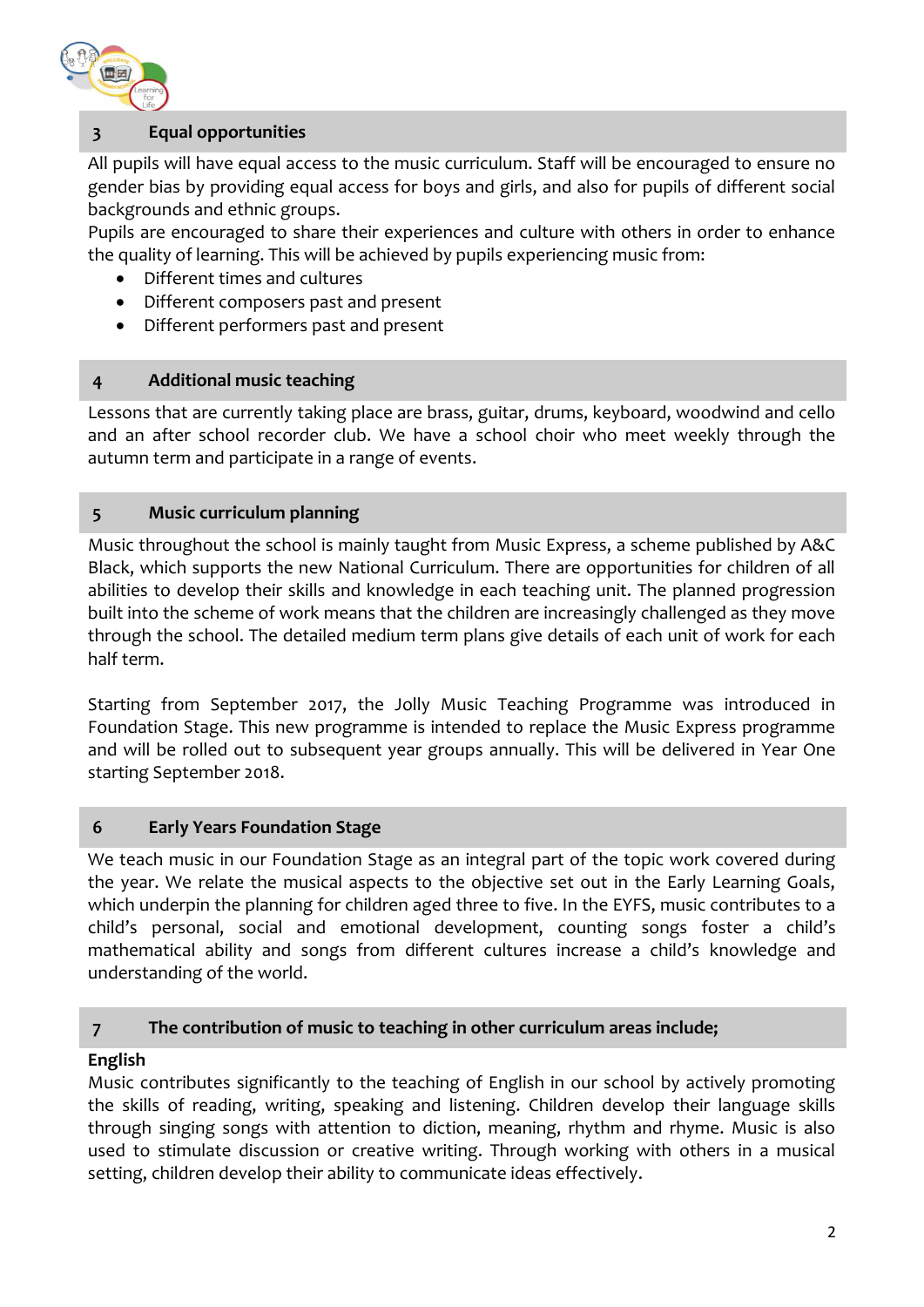

The teaching of music contributes to children's mathematical understanding in a variety of ways. Children who study the structure of music are observing patterns and processes. Talent in music is often linked with talent in mathematics as the rhythm and structure of the music is mathematically based.

## **Spiritual, moral, social and cultural development**

We encourage children to reflect on the important effect that music has on people's moods, senses and quality of life. Children at Wellgate Primary School have the opportunity to encounter music from many cultures and, through their growing knowledge and understanding of music, are encouraged to develop positive attitudes towards other cultures and societies.

## **Personal, social and health education (PSHE) and citizenship**

Through making music, children learn to work effectively with other people and build up good relationships. Music is the basis of many social activities and has an important role to play in personal development and building self-confidence.

#### **Computing**

Computing is used in music where appropriate. Children will have the opportunities to record their work and use computers to enhance their research skills.

#### **8 Inclusion**

We teach music to all children, whatever their ability and individual needs. Music forms part of the school curriculum policy to provide a broad and balanced education to all children. We enable pupils to have access to the full range of activities involved in learning music. Where children are to participate in activities outside the classroom, for example, in a musical festival we carry out a risk assessment prior to the activity to ensure that activity is safe and appropriate for all pupils.

#### **9 Assessment for learning**

Children demonstrate their ability in music in a variety of different ways Teachers will assess children's work in music by making informal judgements as they observe them during lessons. On completion of a piece of work, the teacher assesses the work and gives feedback as necessary to inform future progress. Pupils are also encouraged to make judgements about how they can improve their own work.

#### **10 Musical events**

All children take part in singing practice, assemblies and may perform, for example, in assemblies. The choir performs at events at the local church, Darton College and Young Voices at the Sheffield Arena.